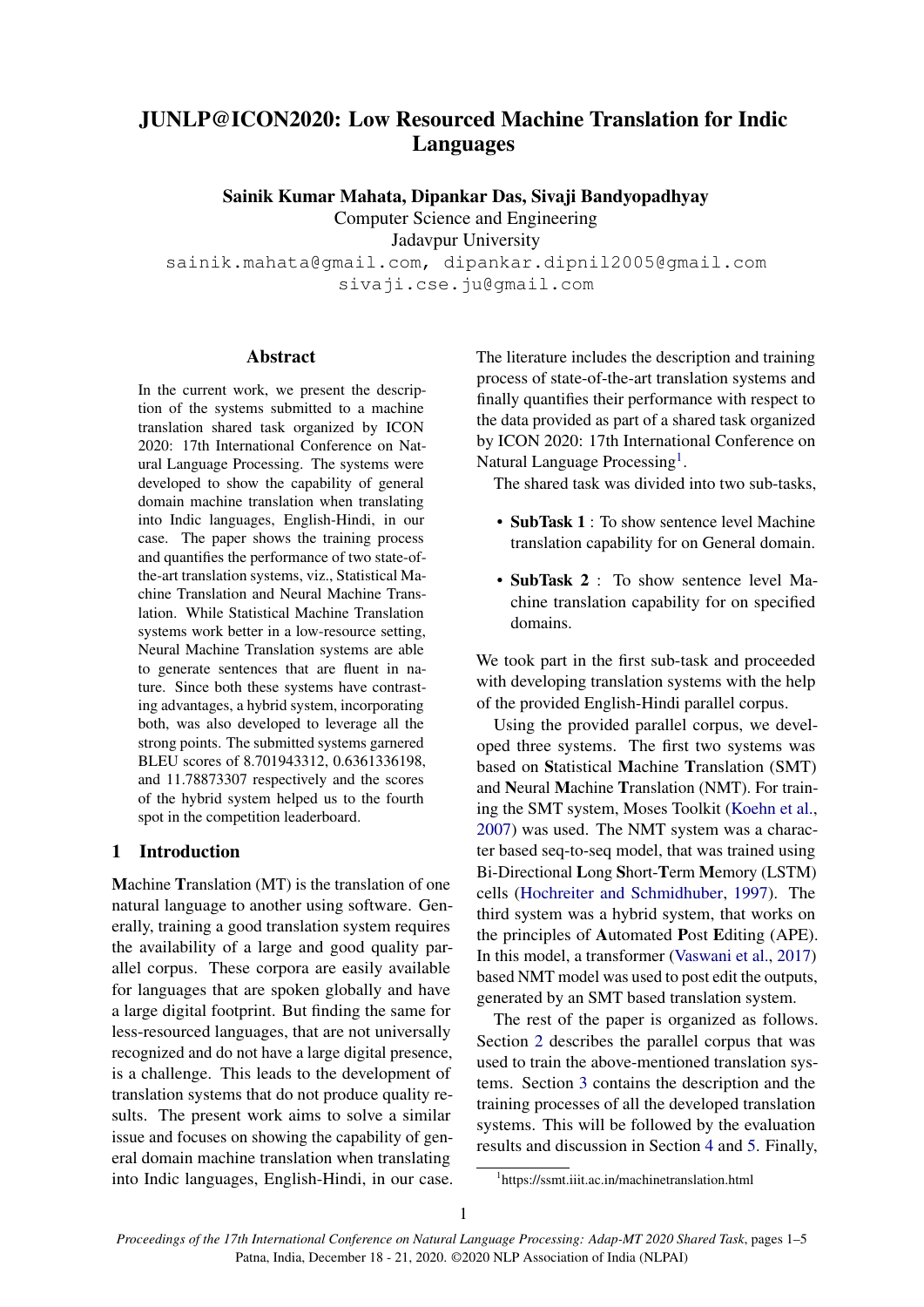concluding remarks and future scopes have been discussed in Section [6.](#page-3-2)

# <span id="page-1-0"></span>2 Parallel Corpus

Multiple English-Hindi parallel corpora were provided by the organizers for training the translation systems. Among these, we decided on using the parallel corpus from CVIT-PIB<sup>[2](#page-1-2)</sup> and CVIT-MKB<sup>[3](#page-1-3)</sup>. Another high-quality corpus from  $TDL<sup>4</sup>$  $TDL<sup>4</sup>$  $TDL<sup>4</sup>$  was also used to train our developed systems. The number of parallel sentences in the CVIT-MKB dataset was 5,272, in the CVIT-PIB dataset were 1,95,208, and in the TDIL dataset were 50,000. In total, we were able to arrange for parallel English-Hindi corpora of 2,50,480 sentences. The data was then tokenized to be used for our further experiments. For tokenizing the English data,  $NLTK<sup>5</sup>$  $NLTK<sup>5</sup>$  $NLTK<sup>5</sup>$  [\(Bird,](#page-4-3) [2006\)](#page-4-3) was used and for tokenizing the Hindi data, Indic NLP Li-brary<sup>[6](#page-1-6)</sup> [\(Kunchukuttan,](#page-4-4) [2020\)](#page-4-4) was used.

## <span id="page-1-1"></span>3 Machine Translation

After the English-Hindi parallel corpora were compiled, we proceeded to develop our MT systems. As discussed earlier, the first two MT systems were based on SMT and NMT. The third MT system was a hybrid system, using both SMT and NMT, based on the transformer architecture, and worked on the principle of APE. The description of the all the three systems and the training process for the same is given in Sections [3.1,](#page-1-7) [3.2](#page-1-8) and [3.3](#page-2-0) respectively.

# <span id="page-1-7"></span>3.1 Statistical Machine Translation

For designing the model we followed some standard preprocessing steps on 2,50,480 sentence pairs, which are discussed below.

## 3.1.1 Preprocessing

The following steps were applied to preprocess and clean the data before using it for training our Statistical machine translation model. We used the NLTK toolkit<sup>[7](#page-1-9)</sup> for performing the steps.

• Tokenization: Given a character sequence and a defined document unit, tokenization is the task of chopping it up into pieces, called tokens. In our case, these tokens were words, punctuation marks, numbers. NLTK supports tokenization of Lithuanian as well as English texts.

- Truecasing: This refers to the process of restoring case information to badly-cased or non-cased text [\(Lita et al.,](#page-4-5) [2003\)](#page-4-5). Truecasing helps in reducing data sparsity.
- Cleaning: Long sentences (No. of tokens > 80) were removed.

#### 3.1.2 Moses

Moses is a statistical machine translation system that allows you to automatically train translation models for any language pair when trained with a large collection of translated texts (parallel corpus). Once the model has been trained, an efficient search algorithm quickly finds the highest probability translation among the exponential number of choices.

We trained Moses using 2,50,480 sentence pairs provided by the organizers, with English as the source language and Hindi as the target language. For building the Language Model we used KenLM<sup>[8](#page-1-10)</sup> [\(Heafield,](#page-4-6) [2011\)](#page-4-6) with 3-grams from the target corpus.

Training the Moses statistical MT system resulted in the generation of the Phrase Model and Translation Model that helps in translating between source-target language pairs. Moses scores the phrase in the phrase table with respect to a given source sentence and produces the best-scored phrases as output.

#### <span id="page-1-8"></span>3.2 Neural Machine Translation

In order to develop the NMT framework, we decided to employ a character-level neural machine translation system.

The Character based NMT (CNMT) is based on the architecture as described in [Lee et al.](#page-4-7) [\(2017\)](#page-4-7) and it relies on the sequence-to-sequence [\(Sutskever et al.,](#page-4-8) [2014\)](#page-4-8) model. We opted for character embedding based NMT for this task because of the benefits it provides over word embedding based NMT. The benefits, as stated in [Chung et al.](#page-4-9) [\(2016\)](#page-4-9), are

- capability to model morphological variants
- overcomes out-of-vocabulary issue

<span id="page-1-3"></span><span id="page-1-2"></span><sup>&</sup>lt;sup>2</sup>http://preon.iiit.ac.in/ jerin/resources/datasets/pib\_v0.2.tar <sup>3</sup>http://preon.iiit.ac.in/ jerin/resources/datasets/mkb-v0.tar 4 https://tdil.meity.gov.in/

<span id="page-1-5"></span><span id="page-1-4"></span><sup>5</sup> https://www.nltk.org/

<span id="page-1-9"></span><span id="page-1-6"></span><sup>&</sup>lt;sup>6</sup>https://github.com/anoopkunchukuttan/indic\_nlp\_library 7 https://www.nltk.org/

<span id="page-1-10"></span><sup>8</sup> https://kheafield.com/code/kenlm/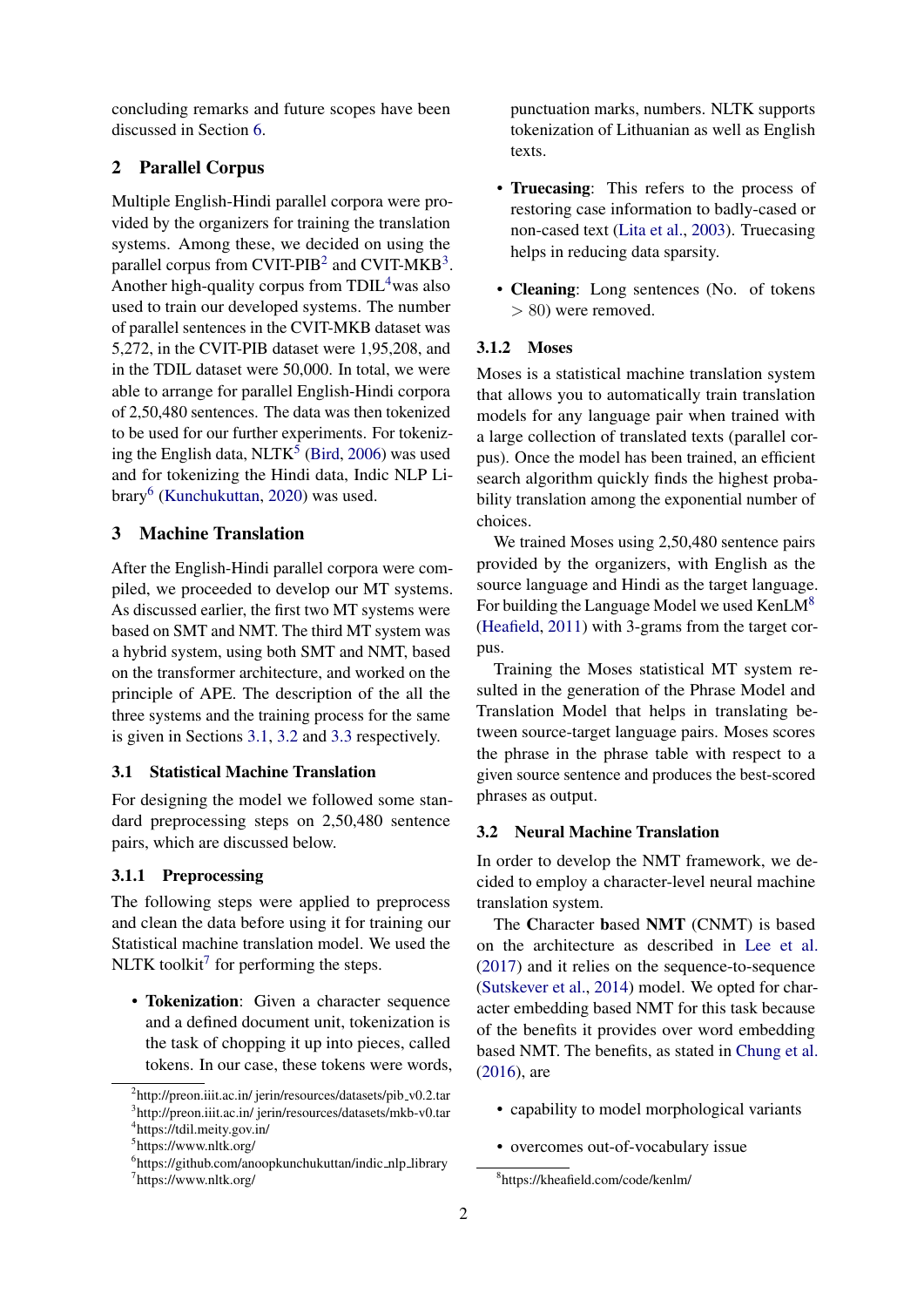#### • do not require segmentation

The seq2seq model takes a sequence  $X$  $x_1, x_2, ..., x_n$  as input and tries to generate the target sequence  $Y = y_1, y_2, ..., y_m$  as output, where  $x_i$  and  $y_i$  are the input and target symbols, respectively. The architecture of seq2seq model comprises of two parts, the encoder and decoder.

In order to build the encoder, we used four bidirectional layers of LSTM cells. The input of the cell was one hot tensor of English sentences (encoding at the character level). The internal states of each cell were preserved and the outputs were discarded. The purpose of this is to preserve the information at the context level. These states were then passed on to the decoder cell as initial states.

For building the decoder, again two layers of LSTM cell were used with hidden states from the encoder as initial states. It was designed to return both sequences and states. The input to the decoder was one hot tensor (embedding at character level) of Hindi sentences while the target data was identical, but with an offset of one time-step ahead. The information for generation is gathered from the initial states passed on by the encoder. Thus, the decoder learns to generate target data [t+1,...] given targets [..., t] conditioned on the input sequence. It essentially predicts the output sequence, one character per time step.

For training the model, batch size was set to 64, number of epochs was set to 100, activation function was softmax, optimizer chosen was nadam and loss function used was sparse categorical crossentropy. Learning rate was set to 0.001. The overall architecture is shown in Figure [1.](#page-2-1)

<span id="page-2-1"></span>

Figure 1: Character based Neural Machine Translation Architecture.

### <span id="page-2-0"></span>3.3 Hybrid Translation System

The NMT system used for the hybrid translation system is based on the transformer architecture. RNNs typically read one word at a time and perform multiple operations before generating output. But it has been illustrated that the more the number of steps, the harder it is for the network to learn how to make decisions [\(Bahdanau et al.,](#page-4-10) [2014\)](#page-4-10). Parallelly, RNNs are sequential, and hence taking advantage of parallel computing offered by stateof-the-art computing devices is very difficult.

On the contrary, Transformer models rely heavily on self-attention, thus eliminating the concept of recurrence found in RNN based architectures. In its absence, a positional encoding is added to the input and outputs to mimic the idea of time-steps in a recurrent network. A Transformer model comprises two parts, an encoder, and a decoder, where the encoder is composed of uniform layers, each built of two sublayers; a multi-head self-attention layer, and a position-wise feed-forward network layer. Instead of computing single attention, this stage computes multiple attention blocks over the source, concatenates them, and projects them onto space with the initial dimensionality. On the other side, the feed-forward network sub-layer is a fully connected network used to process the attention sublayers, by applying two linear transformations on each position and a ReLU activation [\(Vaswani](#page-4-2) [et al.,](#page-4-2) [2017\)](#page-4-2).

The decoder operates similarly, but generates one word at a time, from left to right. The first two steps are similar to the encoder and attend only to past words. The third stage is multi-head attention that attends to these past words, in addition to the final representations generated by the encoder. The fourth stage constitutes another position-wise feedforward network. Finally, a softmax layer allows the mapping of target word scores into target words. Figure [2](#page-3-3) shows the architecture of NMT based on transformer architecture.

For the hybrid model, we intended to merge the SMT and NMT architectures as both these models have their own advantages. So, to incorporate the advantages of both these models into a single system, we decided to merge them in a way that is similar to the APE architecture. For this, we divided the compiled parallel corpus into two parts, one containing 1,50,480 sentences and the other containing 1,00,000 parallel sentences. The first parallel corpus was used to train an SMT sys-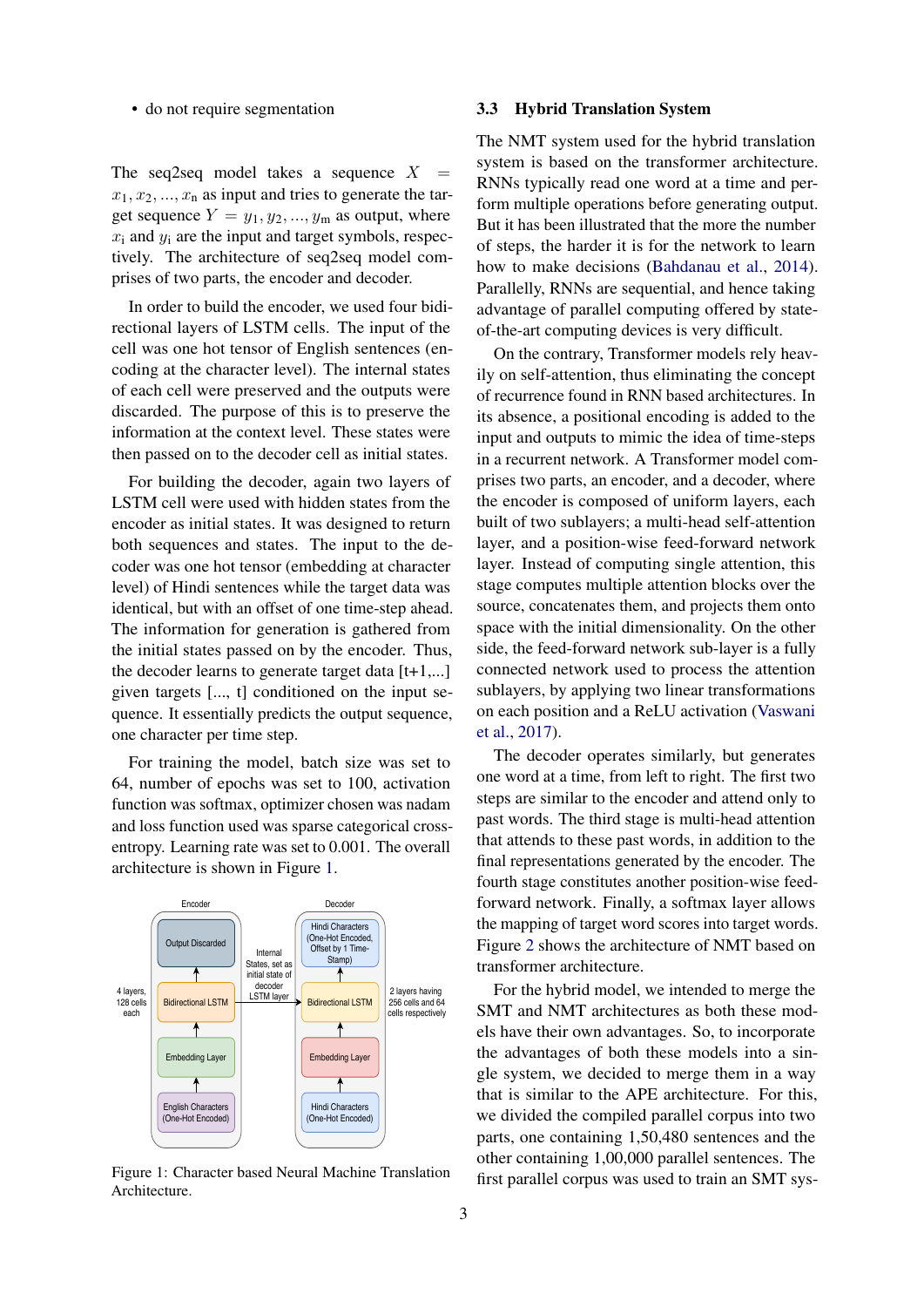<span id="page-3-3"></span>

Figure 2: NMT based on Transformer Architecture.

tem, built using Moses Toolkit. This was done because SMT architectures tend to work well in a low-resource setting. After training the SMT system, the second parallel corpus was used to tune the model. For this, we fed the SMT system with the English part of the second parallel corpus. In turn, the SMT model gave us the translation of these sentences as output. These outputs were then considered as source sentences to an NMT model and the Hindi part of the second parallel corpus was considered as the target. The architecture of the hybrid model is shown in Figure [3.](#page-3-4)

#### <span id="page-3-0"></span>4 Evaluation

For evaluation purposes, the organizers provided us with a test data of 507 sentences. Upon evaluation, the performance of our systems was calculated using BLEU [\(Papineni et al.,](#page-4-11) [2002\)](#page-4-11) metric and they are shown in Table [1.](#page-3-5)

### <span id="page-3-1"></span>5 Discussion

From Table [1,](#page-3-5) we can see that SMT performs very well when participating languages belong to a lowresourced setting [\(Banerjee et al.,](#page-4-12) [2018;](#page-4-12) [Koehn and](#page-4-13)

<span id="page-3-4"></span>

<span id="page-3-5"></span>Figure 3: Architecture of the Hybrid System.

| <b>System</b>        | <b>BLEU</b>  |
|----------------------|--------------|
| SMT                  | 8.701943312  |
| <b>NMT</b>           | 0.6361336198 |
| <b>Hybrid System</b> | 11.78873307  |

Table 1: Evaluation of the submitted systems.

[Knowles,](#page-4-13) [2017\)](#page-4-13). This is due to the fact that the training data provided by the organizers was small and hence, belonged to similar domains. In general, SMT systems have a higher output quality when trained using domain specific training data since the texts belonging to same domain follow same pattern or usage of words. Also we can see that, during the usage of character based NMT systems, the quality of the output drops drastically. This happens as NMT systems tend to work better when there is a significant overlap between the character set of the participating source and the target languages. Due to the same reason, we see a significant increase in the performance of the hybrid system. This happens, as the second NMT system, that was based on the transformer architecture, is fed with Hindi sentences and learns to map it to Hindi sentences again, during the training process. Hence, there is a significant overlap between the vocabulary sets and hence the increase in performance.

## <span id="page-3-2"></span>6 Conclusion

The present paper describes the systems submitted to the translation shared task organized by ICON 2020: 17th International Conference on Natural Language Processing. We participated in the English-Hindi translation task and the training data belonged to the general domain. Three systems,